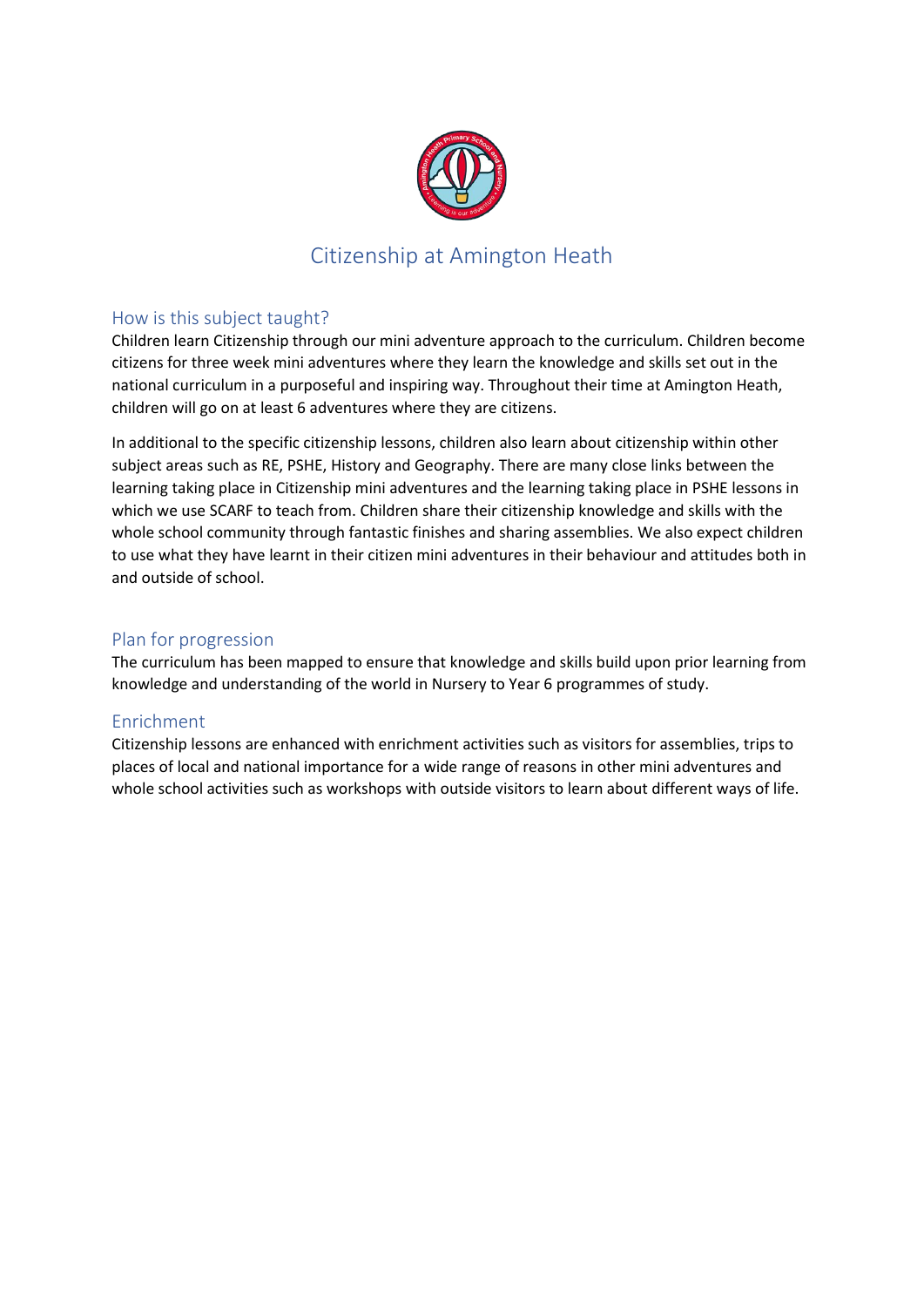|                                                                                 | <b>EYFS</b>                                                                                                                                                                                                                                                                                                                                                                                                                                                                                                                                                                           |
|---------------------------------------------------------------------------------|---------------------------------------------------------------------------------------------------------------------------------------------------------------------------------------------------------------------------------------------------------------------------------------------------------------------------------------------------------------------------------------------------------------------------------------------------------------------------------------------------------------------------------------------------------------------------------------|
| What the children will be learning to do:                                       | How to support/teach this:                                                                                                                                                                                                                                                                                                                                                                                                                                                                                                                                                            |
| UTW-0-3 years:                                                                  |                                                                                                                                                                                                                                                                                                                                                                                                                                                                                                                                                                                       |
| Make connections between the features<br>of their family and other families.    | Be open to children talking about differences and<br>what they notice. For example, when children ask<br>questions like: "Why do you wear a scarf around<br>your head?" or "How come your hair feels<br>different to mine?" Point out the similarities<br>between different families, as well as discussing<br>differences                                                                                                                                                                                                                                                            |
| Notice differences between people                                               | Model positive attitudes about the differences<br>be-tween people including differences in race<br>and religion. Support children's acceptance of<br>difference. Have resources which include: •<br>positive images of people who are disabled •<br>books and play materials that reflect the<br>diversity of life in modern Britain including racial<br>and religious diversity • materials which confront<br>gender stereotypes.                                                                                                                                                    |
| UTW-3-4 years:                                                                  |                                                                                                                                                                                                                                                                                                                                                                                                                                                                                                                                                                                       |
| Begin to make sense of their own life-story<br>and family's history.            | Spend time with children talking about photos<br>and memories. Encourage children to retell what<br>their parents told them about their life-story and<br>family.                                                                                                                                                                                                                                                                                                                                                                                                                     |
| Show interest in different occupations                                          | Invite different people to visit from a range of<br>occupations, such as a plumber, a farmer, a vet, a<br>member of the emergency services or an author.<br>Plan and introduce new vocabulary related to the<br>occupation and encourage children to use it in<br>their speech and play. Consider opportunities to<br>challenge gender and other stereotypes.                                                                                                                                                                                                                         |
| Continue developing positive attitudes about the<br>differences between people. | Ensure that resources reflect the diversity of life<br>in modern Britain. Encourage children to talk<br>about the differences they notice between<br>people, whilst also drawing their attention to<br>similarities between different families and<br>communities. Answer their questions and<br>encourage discussion. Suggestion: talk positively<br>about different appearances, skin colours and<br>hair types. Celebrate and value cultural, religious<br>and community events and experiences. Help<br>children to learn each other's names, modelling<br>correct pronunciation. |
| Know that there are different countries in the                                  | Practitioners can create books and displays about<br>children's families around the world, or holidays                                                                                                                                                                                                                                                                                                                                                                                                                                                                                |

# Mini Adventure outcomes - Whole School progression in Citizenship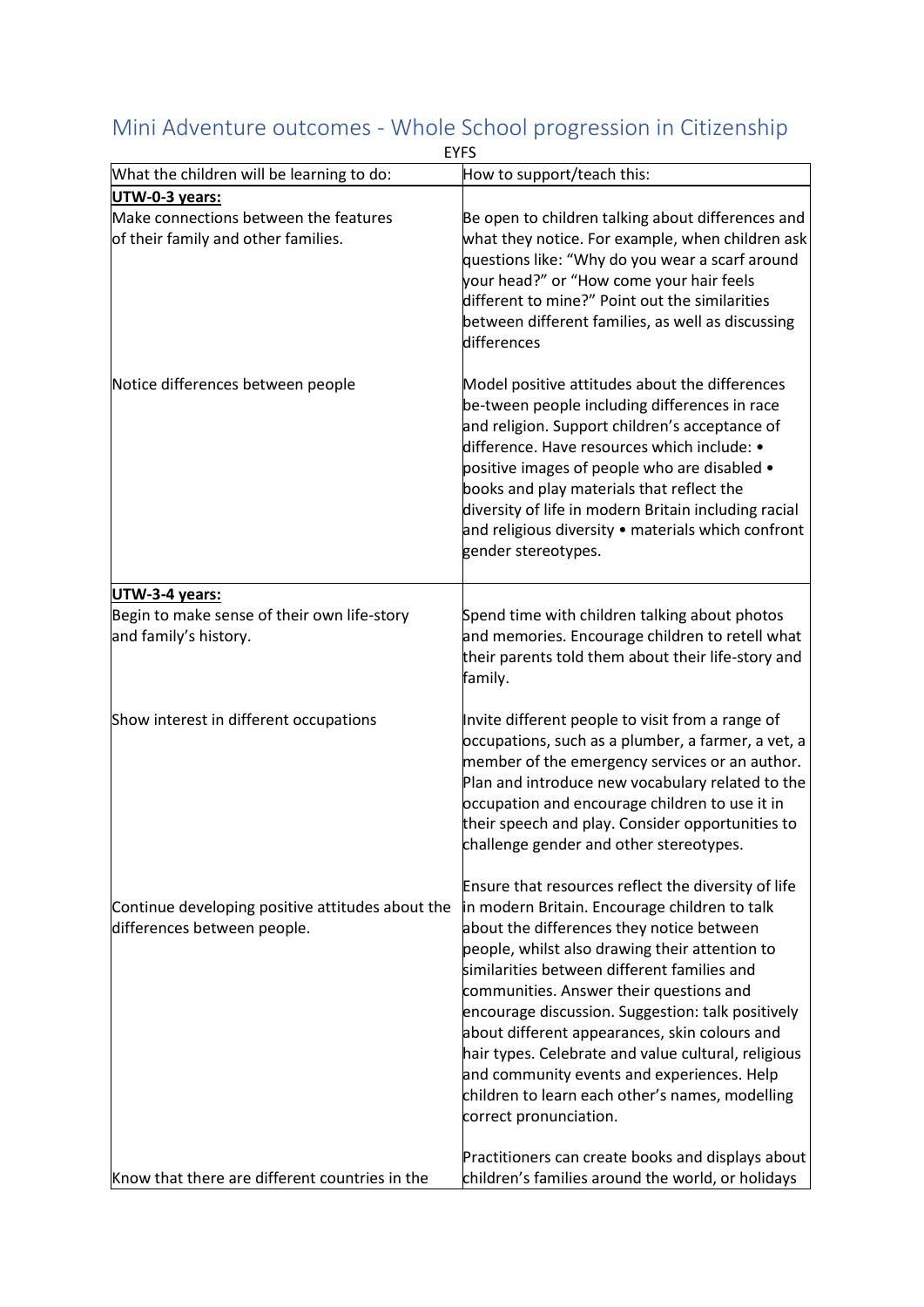| world and talk about the differences they have<br>experienced or seen in photos.                            | they have been on. Encourage children to talk<br>about each other's families and ask questions.<br>Use a diverse range of props, puppets, dolls and<br>books to encourage children to notice and talk<br>about similarities and differences                                                                                                                                                                                                                                                                                           |
|-------------------------------------------------------------------------------------------------------------|---------------------------------------------------------------------------------------------------------------------------------------------------------------------------------------------------------------------------------------------------------------------------------------------------------------------------------------------------------------------------------------------------------------------------------------------------------------------------------------------------------------------------------------|
| <b>UTW-Reception:</b>                                                                                       |                                                                                                                                                                                                                                                                                                                                                                                                                                                                                                                                       |
| Understand that some places are special<br>to members of their community.                                   | Name and explain the purpose of places of<br>worship and places of local importance to the<br>community to children, drawing on their own<br>experiences where possible. Take children to<br>places of worship and places of local importance<br>to the community. Invite visitors from different<br>religious and cultural communities into the<br>classroom to share their experiences with<br>children.                                                                                                                            |
| Recognise that people have different beliefs<br>and celebrate special times in different ways               | Weave opportunities for children to engage with<br>religious and cultural communities and their<br>practices throughout the curriculum at<br>appropriate times of the year. Help children to<br>begin to build a rich bank of vocabulary with<br>which to describe their own lives and the lives of<br>others.                                                                                                                                                                                                                        |
| Recognise some similarities and differences<br>between life in this country and life in<br>lother countries | Teach children about places in the world that<br>contrast with locations they know well. Use<br>relevant, specific vocabulary to describe<br>contrasting locations. Use images, video clips,<br>shared texts and other resources to bring the<br>wider world into the classroom. Listen to what<br>children say about what they see. Avoid<br>stereotyping and explain how children's lives in<br>other countries may be similar or different in<br>terms of how they travel to school, what they<br>eat, where they live, and so on. |

Year 1

| Mini adventure | Outcomes                                                    |
|----------------|-------------------------------------------------------------|
|                | Additional Citizenship objectives covered in Forest School. |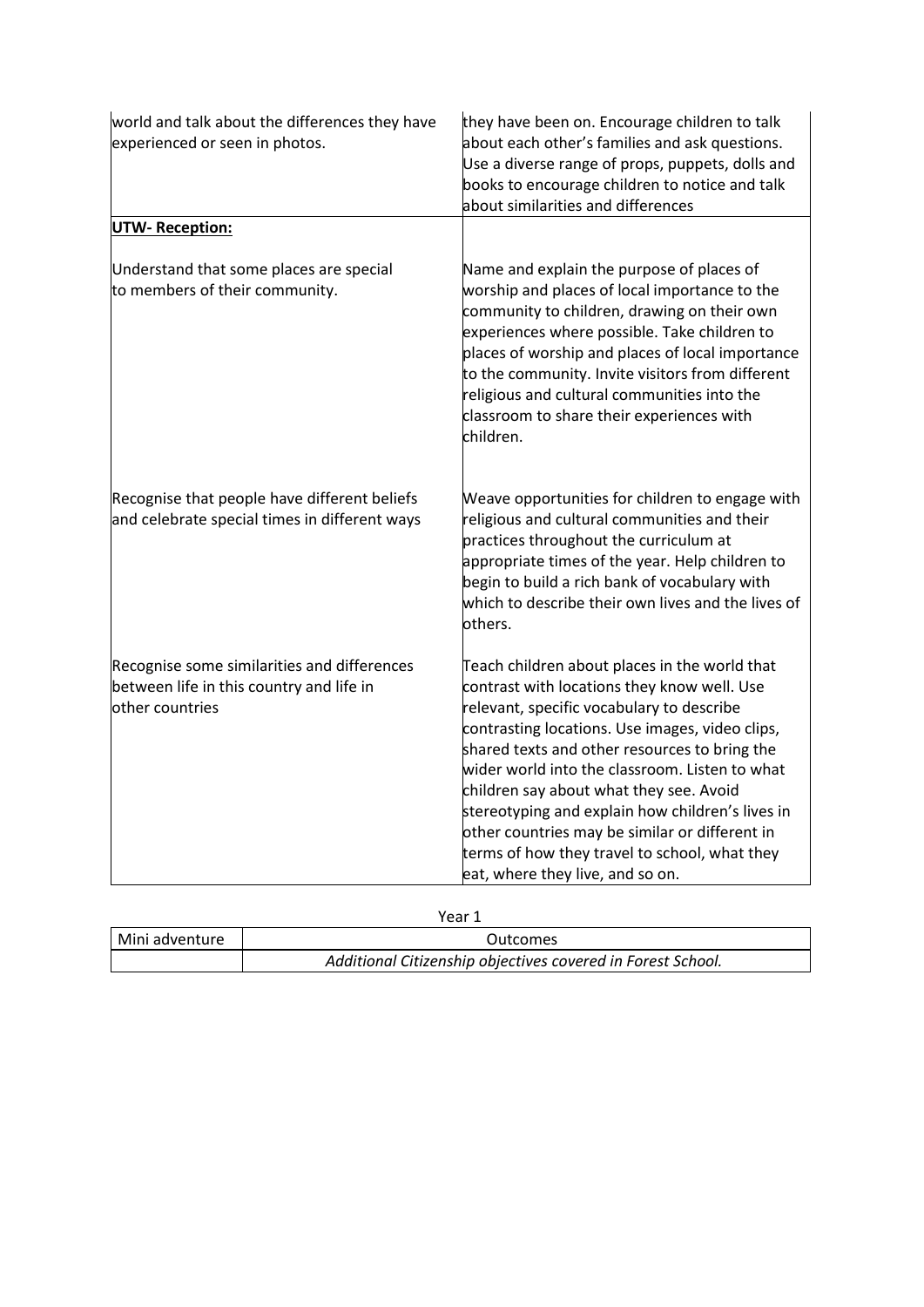| Year 2         |                                                                             |
|----------------|-----------------------------------------------------------------------------|
| Mini adventure | Outcomes                                                                    |
| Wriggle and    | <b>SUMMARY</b>                                                              |
| Crawl          | Children decide how a creature can be looked after. Use communication       |
|                | skills and debating skills to make whole class discussions, showing         |
|                | awareness of needs and wants of others.                                     |
|                | <b>ADVENTURE OUTCOMES</b>                                                   |
|                | 1. to take part in discussions with one other person and the whole class;   |
|                | 2. to take part in a simple debate about topical issues;                    |
|                | 3. to recognise choices they can make, and recognise the difference         |
|                | between right and wrong                                                     |
|                | 4. to realise that people and other living things have needs, and that they |
|                | have responsibilities to meet them;                                         |
|                |                                                                             |

| Year 3         |                                                             |
|----------------|-------------------------------------------------------------|
| Mini adventure | <b>Outcomes</b>                                             |
|                | Additional Citizenship objectives covered in Forest School. |

| . .<br>×<br>×<br>۰. |  |
|---------------------|--|
|---------------------|--|

| Mini adventure                        | Outcomes                                                                                                                                                                                                                                                                                                                                                                                                                               |
|---------------------------------------|----------------------------------------------------------------------------------------------------------------------------------------------------------------------------------------------------------------------------------------------------------------------------------------------------------------------------------------------------------------------------------------------------------------------------------------|
| St Editha's<br>Community<br>Champions | <b>SUMMARY</b><br>The class work together to make a difference in the local area in a<br>positive way. They will work collaboratively and use communication and<br>team work skills to agree what type of difference they will make,<br>exploring different type of groups that help in the community, and plan                                                                                                                        |
|                                       | and carry out their approach to how they will see their project out.<br><b>ADVENTURE OUTCOMES</b><br>1. to research, discuss and debate topical issues, problems and events;<br>2. that there are different kinds of responsibilities, rights and duties at home, at<br>school and in the community, and that these can sometimes conflict with each<br>other;<br>3. to recognise the role of voluntary, community and pressure groups |

| . .<br>۰.<br>× | ۰. |
|----------------|----|
|----------------|----|

| Mini adventure | <b>Outcomes</b>                                             |
|----------------|-------------------------------------------------------------|
|                | Additional Citizenship objectives covered in Forest School. |